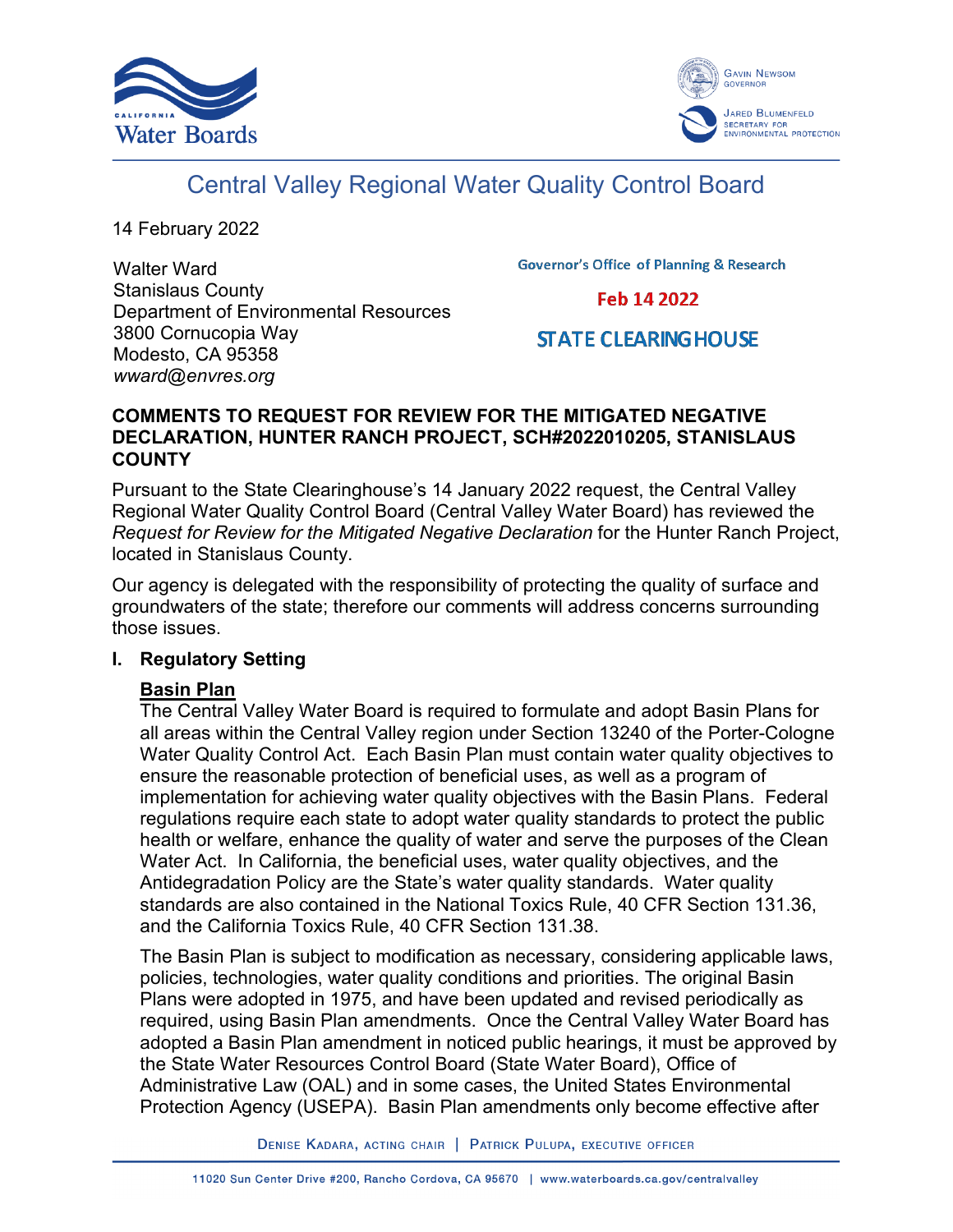they have been approved by the OAL and in some cases, the USEPA. Every three (3) years, a review of the Basin Plan is completed that assesses the appropriateness of existing standards and evaluates and prioritizes Basin Planning issues. For more information on the *Water Quality Control Plan for the Sacramento and San Joaquin River Basins*, please visit our website:

[http://www.waterboards.ca.gov/centralvalley/water\\_issues/basin\\_plans/](http://www.waterboards.ca.gov/centralvalley/water_issues/basin_plans/)

## **Antidegradation Considerations**

All wastewater discharges must comply with the Antidegradation Policy (State Water Board Resolution 68-16) and the Antidegradation Implementation Policy contained in the Basin Plan. The Antidegradation Implementation Policy is available on page 74 at:

https://www.waterboards.ca.gov/centralvalley/water\_issues/basin\_plans/sacsjr\_2018 05.pdf

In part it states:

*Any discharge of waste to high quality waters must apply best practicable treatment or control not only to prevent a condition of pollution or nuisance from occurring, but also to maintain the highest water quality possible consistent with the maximum benefit to the people of the State.*

*This information must be presented as an analysis of the impacts and potential impacts of the discharge on water quality, as measured by background concentrations and applicable water quality objectives.*

The antidegradation analysis is a mandatory element in the National Pollutant Discharge Elimination System and land discharge Waste Discharge Requirements (WDRs) permitting processes. The environmental review document should evaluate potential impacts to both surface and groundwater quality.

## **II. Permitting Requirements**

## **Regulatory Compliance for Commercially Irrigated Agriculture**

If the property will be used for commercial irrigated agricultural, the discharger will be required to obtain regulatory coverage under the Irrigated Lands Regulatory Program.

There are two options to comply:

1. **Obtain Coverage Under a Coalition Group.** Join the local Coalition Group that supports land owners with the implementation of the Irrigated Lands Regulatory Program. The Coalition Group conducts water quality monitoring and reporting to the Central Valley Water Board on behalf of its growers. The Coalition Groups charge an annual membership fee, which varies by Coalition Group. To find the Coalition Group in your area, visit the Central Valley Water Board's website at:

https://www.waterboards.ca.gov/centralvalley/water\_issues/irrigated\_lands/regu latory information/for growers/coalition groups/ or contact water board staff at (916) 464-4611 or via email at IrrLands@waterboards.ca.gov.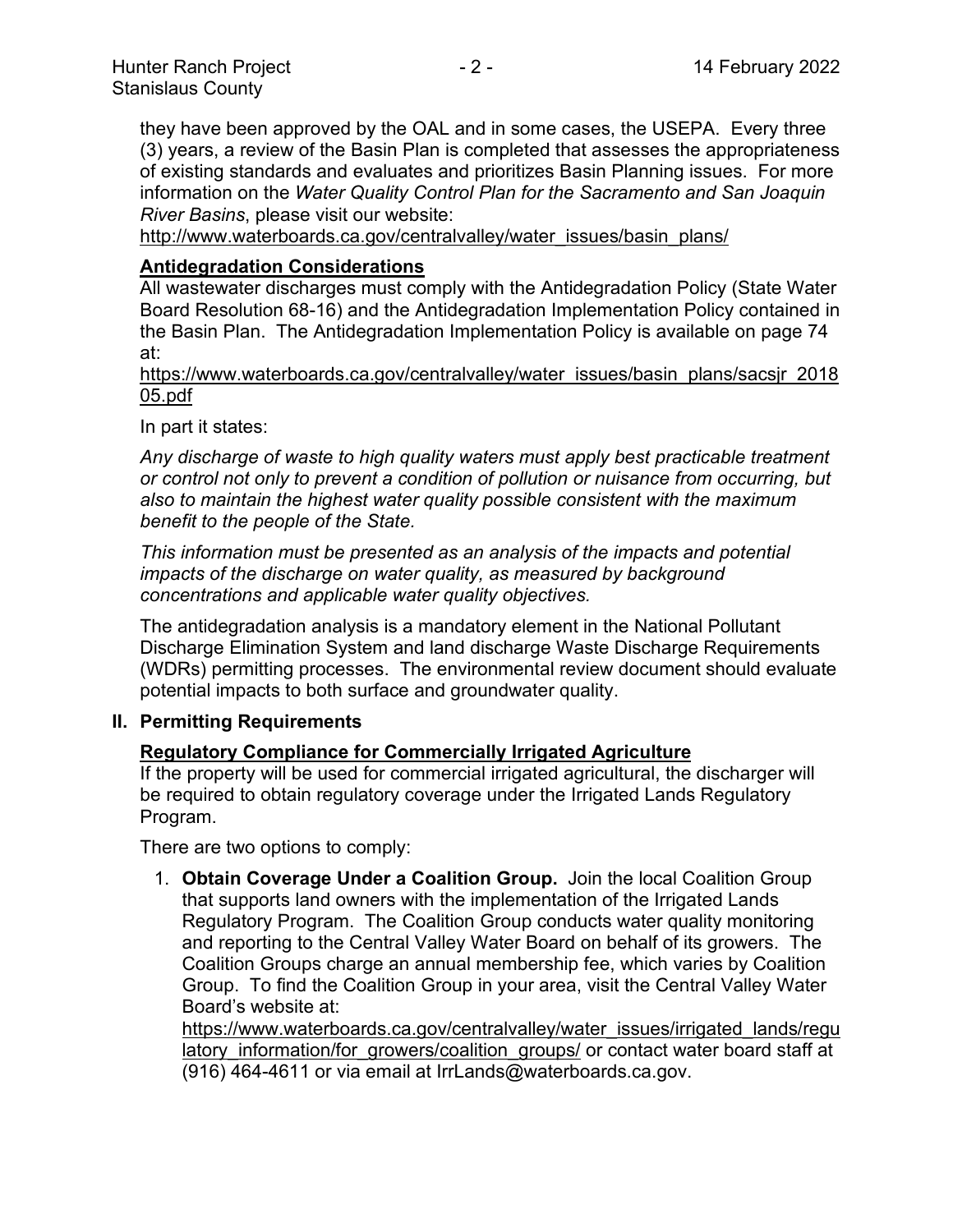2. **Obtain Coverage Under the General Waste Discharge Requirements for Individual Growers, General Order R5-2013-0100**. Dischargers not participating in a third-party group (Coalition) are regulated individually. Depending on the specific site conditions, growers may be required to monitor runoff from their property, install monitoring wells, and submit a notice of intent, farm plan, and other action plans regarding their actions to comply with their General Order. To enroll as an Individual Discharger under the Irrigated Lands Regulatory Program, call the Central Valley Water Board phone line at (916) 464-4611 or e-mail board staff at IrrLands@waterboards.ca.gov. To find information on Agricultural and Irrigated land Fees, visit the State Water Resources Control Board website at

https://www.waterboards.ca.gov/resources/fees/water\_quality/#agwaiver and click the California Code of Regulations (Fee Schedule) linked text.

## **Construction Storm Water General Permit**

Dischargers whose project disturb one or more acres of soil or where projects disturb less than one acre but are part of a larger common plan of development that in total disturbs one or more acres, are required to obtain coverage under the General Permit for Storm Water Discharges Associated with Construction and Land Disturbance Activities (Construction General Permit), Construction General Permit Order No. 2009-0009-DWQ. Construction activity subject to this permit includes clearing, grading, grubbing, disturbances to the ground, such as stockpiling, or excavation, but does not include regular maintenance activities performed to restore the original line, grade, or capacity of the facility. The Construction General Permit requires the development and implementation of a Storm Water Pollution Prevention Plan (SWPPP). For more information on the Construction General Permit, visit the State Water Resources Control Board website at:

[http://www.waterboards.ca.gov/water\\_issues/programs/stormwater/constpermits.sht](http://www.waterboards.ca.gov/water_issues/programs/stormwater/constpermits.shtml) [ml](http://www.waterboards.ca.gov/water_issues/programs/stormwater/constpermits.shtml)

## **Limited Threat General NPDES Permit**

If the proposed project includes construction dewatering and it is necessary to discharge the groundwater to waters of the United States, the proposed project will require coverage under a National Pollutant Discharge Elimination System (NPDES) permit. Dewatering discharges are typically considered a low or limited threat to water quality and may be covered under the General Order for *Limited Threat Discharges to Surface Water* (Limited Threat General Order). A complete Notice of Intent must be submitted to the Central Valley Water Board to obtain coverage under the Limited Threat General Order. For more information regarding the Limited Threat General Order and the application process, visit the Central Valley Water Board website at:

https://www.waterboards.ca.gov/centralvalley/board\_decisions/adopted\_orders/gene ral\_orders/r5-2016-0076-01.pdf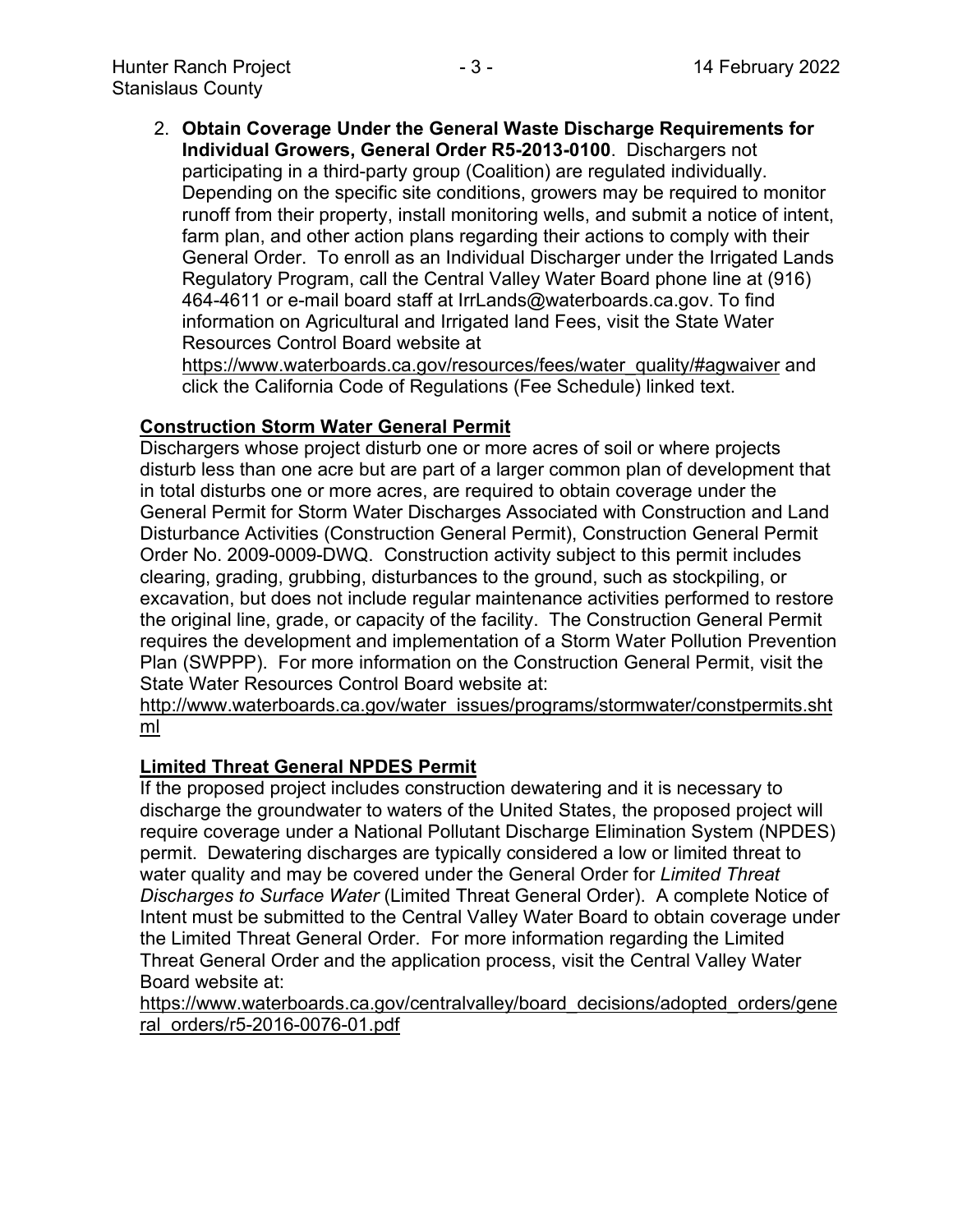## **Clean Water Act Section 404 Permit**

If the project will involve the discharge of dredged or fill material in navigable waters or wetlands, a permit pursuant to Section 404 of the Clean Water Act may be needed from the United States Army Corps of Engineers (USACE). If a Section 404 permit is required by the USACE, the Central Valley Water Board will review the permit application to ensure that discharge will not violate water quality standards. If the project requires surface water drainage realignment, the applicant is advised to contact the Department of Fish and Game for information on Streambed Alteration Permit requirements. If you have any questions regarding the Clean Water Act Section 404 permits, please contact the Regulatory Division of the Sacramento District of USACE at (916) 557-5250.

## **Clean Water Act Section 401 Permit – Water Quality Certification**

If an USACE permit (e.g., Non-Reporting Nationwide Permit, Nationwide Permit, Letter of Permission, Individual Permit, Regional General Permit, Programmatic General Permit), or any other federal permit (e.g., Section 10 of the Rivers and Harbors Act or Section 9 from the United States Coast Guard), is required for this project due to the disturbance of waters of the United States (such as streams and wetlands), then a Water Quality Certification must be obtained from the Central Valley Water Board prior to initiation of project activities. There are no waivers for 401 Water Quality Certifications. For more information on the Water Quality Certification, visit the Central Valley Water Board website at:

https://www.waterboards.ca.gov/centralvalley/water\_issues/water\_quality\_certificatio n/

## **Waste Discharge Requirements – Discharges to Waters of the State**

If USACE determines that only non-jurisdictional waters of the State (i.e., "nonfederal" waters of the State) are present in the proposed project area, the proposed project may require a Waste Discharge Requirement (WDR) permit to be issued by Central Valley Water Board. Under the California Porter-Cologne Water Quality Control Act, discharges to all waters of the State, including all wetlands and other waters of the State including, but not limited to, isolated wetlands, are subject to State regulation. For more information on the Waste Discharges to Surface Water NPDES Program and WDR processes, visit the Central Valley Water Board website at:https://www.waterboards.ca.gov/centralvalley/water\_issues/waste\_to\_surface\_wat er/

Projects involving excavation or fill activities impacting less than 0.2 acre or 400 linear feet of non-jurisdictional waters of the state and projects involving dredging activities impacting less than 50 cubic yards of non-jurisdictional waters of the state may be eligible for coverage under the State Water Resources Control Board Water Quality Order No. 2004-0004-DWQ (General Order 2004-0004). For more information on the General Order 2004-0004, visit the State Water Resources Control Board website at:

https://www.waterboards.ca.gov/board\_decisions/adopted\_orders/water\_quality/200 4/wqo/wqo2004-0004.pdf